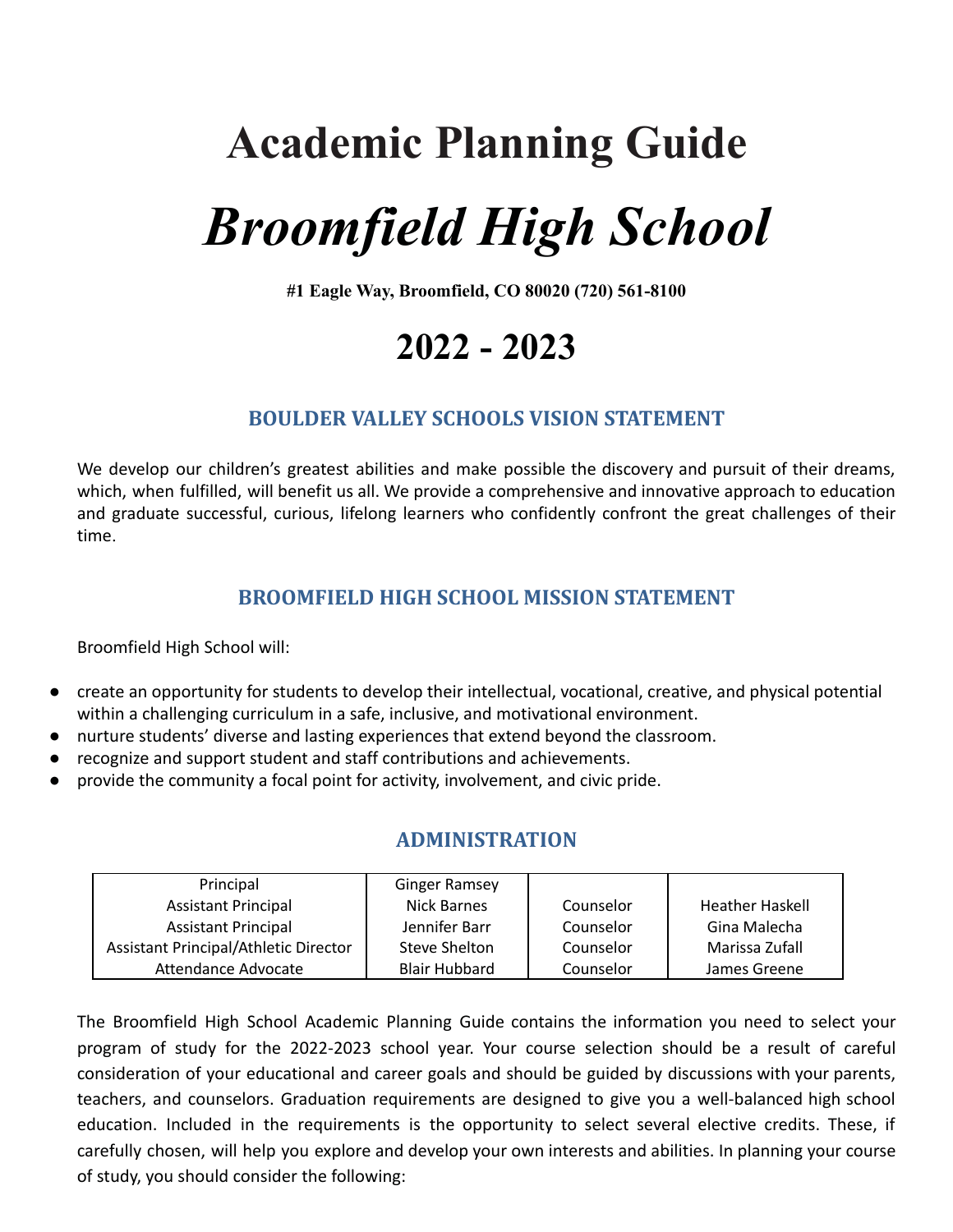- (1) Before selecting a course, read the description to be sure it fits your needs, interests, and abilities. Also, be sure that you have completed the prerequisite classes necessary for enrollment.
- (2) College entrance requirements and/or your career plans for the future should be considered in selecting courses.
- (3) Once a course of study is selected, students will be expected to complete those courses during the **upcoming year.**

#### **COURSE SELECTION CALENDAR:**

February 7, 2022, through 4 p.m. on March 4, 2022 - Online course selection in Infinite Campus

February 28, 2022, incoming ninth graders will start online course selection in Infinite Campus

Please see the Course Selection tab on the Broomfield High School website for virtual course selection information.

March 2 & 3, 2022, 9:30 a.m. to 6 p.m. – Open Enrollment (OE) course selection and advising. No appointment necessary. This is for OE students only not currently attending a BVSD school.

#### **STEPS TO FOLLOW:**

- o Look over the course offerings.
- o Read the course descriptions.
- o Mark the courses you have selected.
- o Check your course selections with your counselor and teachers.
- o Select your courses online in Infinite Campus (IC).
- o OE Course Selection will come to the Counseling Office on March 2nd or 3rd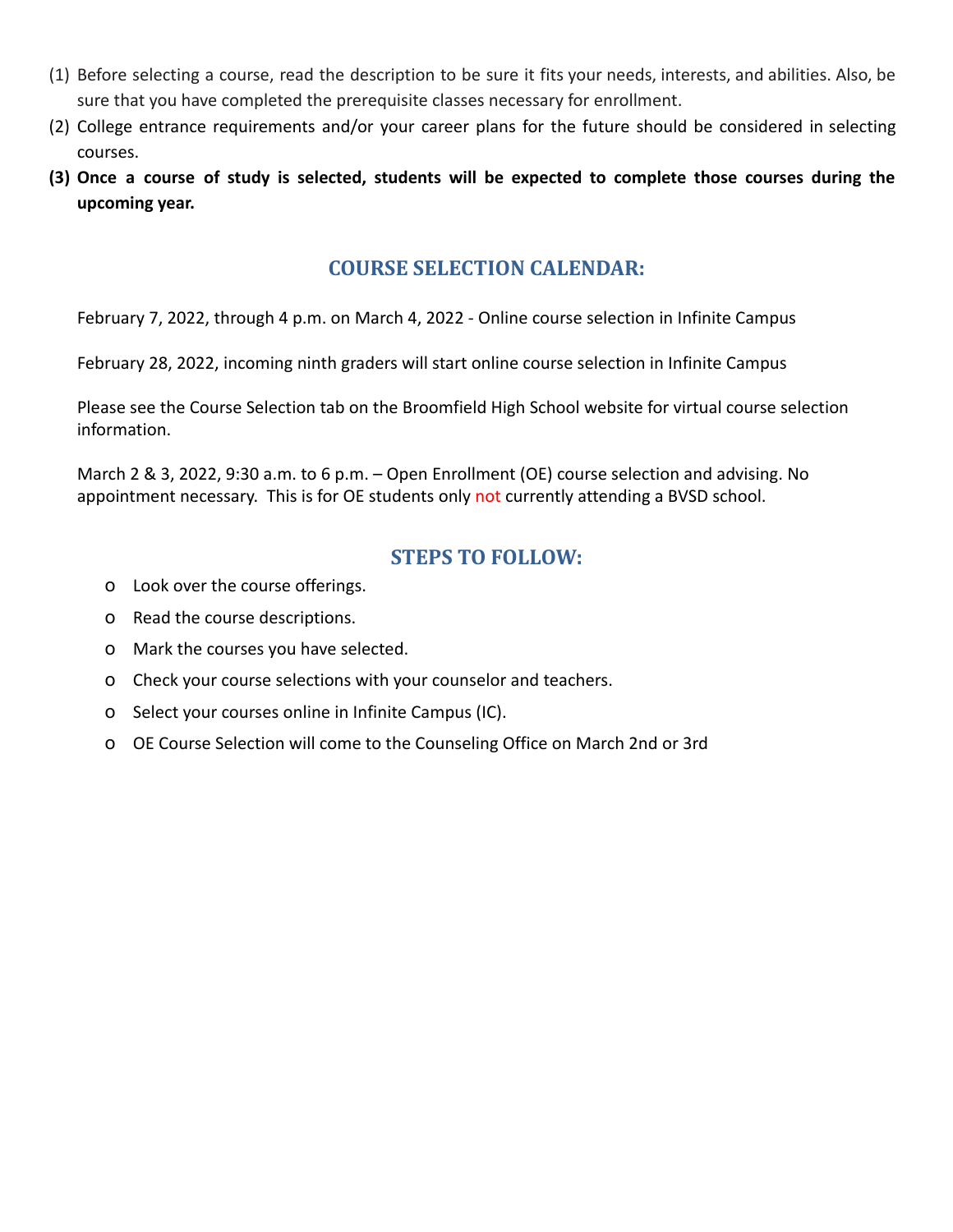#### **BVSD Graduation Requirements**

220 credit hours must be earned in the areas listed below. Ten credits are equivalent to one full year of credit in a specific subject.

**Language Arts** (40 credits in grades 9-12)

- 10 in Language Arts 9
- 10 in 10<sup>th</sup> Grade English Language Arts, grade 10
- 10 in 11<sup>th</sup> Grade English Language Arts, grade 11
- 5 in language arts elective courses, 9-12
- 5 in communication courses, grade 9-12

**Social Studies** (30 credits in grades 9-12)

- 5 in US Government in grade 9
- 5 in World Geography in grade 9
- 10 in World History in grade 10
- 10 in US History in grade 11

**Math** (20 credits in grades 9-12)

● 10 credits of which must include Algebra 1 or higher level mathematics

**Science** (20 credits in grades 9-12)

- 10 credits in courses designated as Life Sciences
- 10 credits in courses designated as Physical Sciences

#### **Physical Education** (15 credits in grades 9-12)

- 5 in Wellness in Action, grade 9
- 10 in elective P.E. courses, grades 9-12, balanced between individual fitness and team sports

#### **Second Language Acquisition** (10 credits in World Language)

● Credits must be in Level 2 or higher; or, for ELL students, ESL Level 2 or higher

#### **Practical Experiences** (5 credits in grades 9-12)

- 5 credits in Computer Science or Applied Technology (may be fulfilled in middle level); if Computer Science or Applied Technology requirement is fulfilled at middle level, then 5 credits in Business, Family and Consumer Sciences, or other Career & Technology education course is required
- AND, to meet this requirement, all students must also demonstrate evidence of completion of a 12 hour course in Money Management & Personal Finance in grades 7-12 or through a qualified district course. Please see a counselor if you want to complete this as an online course.

**Health** (5 credits in grades 9-10)

**Fine Arts** (5 credits in grades 9-12: includes music or art)

#### Class of 2021 and beyond: **Students must demonstrate competence in English & Math through the Performance Measures.**

Students must complete at least one of the following measures in English and at least one in Math as well as meet or exceed the measure's corresponding cut score or criteria to demonstrate college and career readiness in English and Math. For further information 2021 & [Beyond](https://www.bvsd.org/graduation-requirements/Pages/default.aspx) Link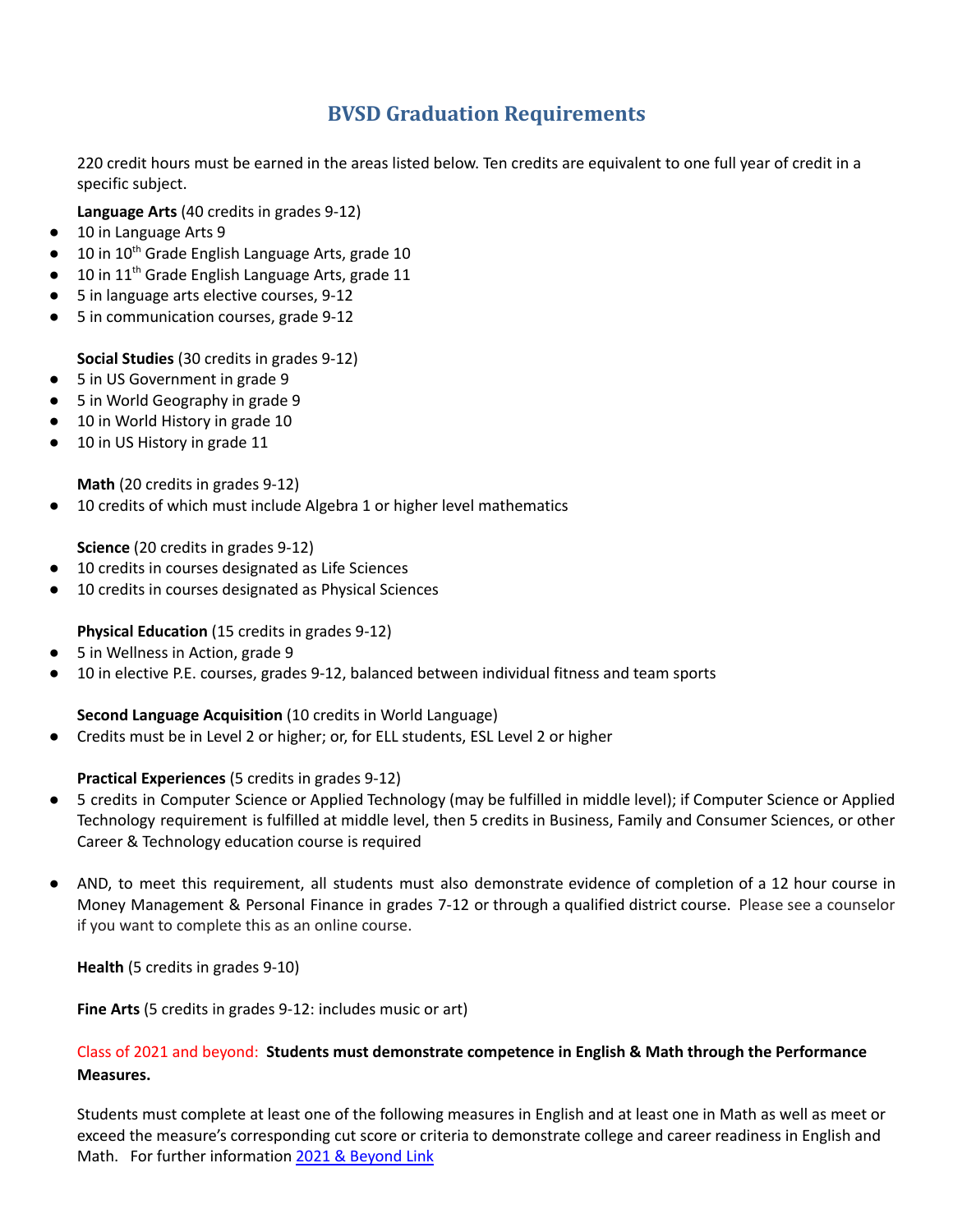#### **Post-Secondary Planning**

The Colorado Commission on Higher Education establishes guidelines for post-secondary planning and college admission. Each institution of higher learning has specific admission requirements for acceptance. For public institutions, these requirements are primarily based on your course work, grade point average (GPA) and test scores on exams such as the SAT or ACT.

#### **Academic course mix, rigor, and grades**

Four-year colleges in Colorado know that academic preparation, especially in English and math, will make you more likely to be successful in college. The Higher Education Admission Recommendations ([HEAR\)](https://highered.colorado.gov/Academics/Admissions/coursecompletion.html) detail the number of high school courses in each subject area it is recommended you complete to be a competitive candidate for admission—**see the chart below.**

If you have challenged yourself by successfully completing Advanced or AP courses in high school, this will strengthen your application even more!

| <b>Academic Area</b>      | <b>Recommended Number of Units</b> |
|---------------------------|------------------------------------|
| English                   | 4 Units                            |
| *Mathematics              | 4 Units                            |
| <b>Natural Science</b>    | 3 Units                            |
| Social Science            | 3 Units                            |
| World Language            | 1 Unit                             |
| <b>Academic Electives</b> | 2 Unit                             |
| <b>TOTAL</b>              | 17 units                           |

*A unit = one year of a high school course.*

\*Currently, the HEAR math recommendation is that students should complete up through Algebra 2. However, some college programs require freshman students to be ready for calculus. If you know which program or area of study you wish to pursue in college, contact the admission or academic advising office at the institution you are considering for specific information.

#### **GRADUATION**

A minimum of 220 credits must be earned in grades 9-12 for graduation, and at least 100 credits must be earned in grades 11-12. Students who have not completed the necessary graduation requirements will not be allowed to participate in graduation. Class of 2021 and beyond: **Demonstrate competence in English & Math**

#### **CLASS LOAD**

Freshmen and sophomores must take a minimum of six classes per semester (60 credits). Juniors and seniors are required to be enrolled in a minimum of five classes per semester (50 credits) or a recommended load of six classes per semester (60 credits). Any exception to this policy must receive approval from the principal.

#### **SCHEDULE CORRECTIONS and CLASS WITHDRAWAL POLICY**

Students select courses for the full year. Changes will be made only for appropriate reasons at a designated time. Students may drop a class during the first 15 days of the semester with no grade reported, and no record of the class will appear on the transcript. Students who drop a class on the 16th - 30th day of the semester will be issued a withdrawal grade of WP or WF which will be recorded on the transcript. Students may not withdraw from a class after the 30th day of the semester. Students who choose to discontinue attending a class after the 30th day of the semester will fail the class, and a grade of F will appear on the transcript.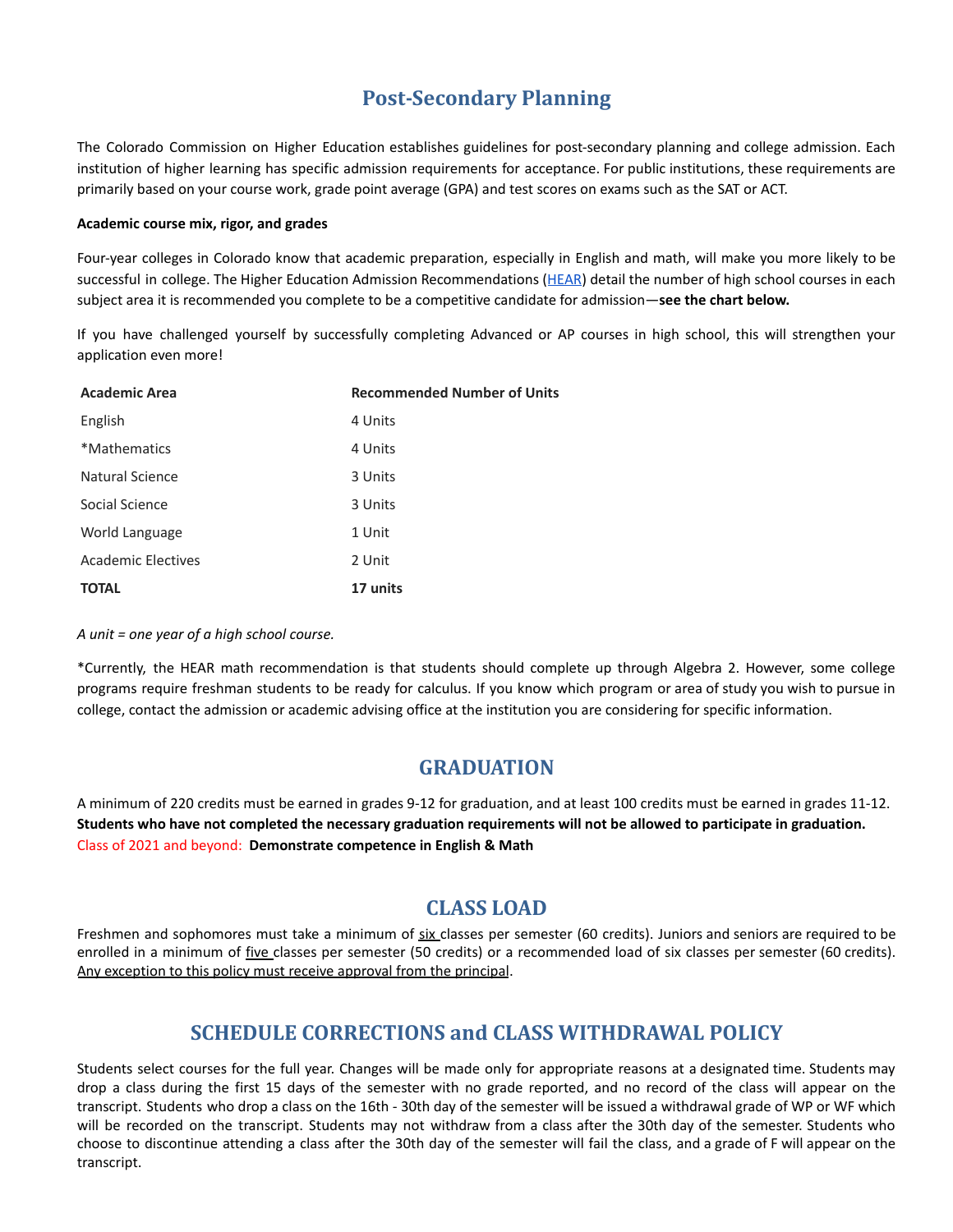#### **ATHLETIC ELIGIBILITY**

The Colorado High School Activities Association requires that students carry a minimum of five classes (25 credits) to be eligible for athletics. Students must remain eligible on a weekly basis. During the semester preceding participation, students must have carried a minimum load of five classes (25 credits) and must not have failed more than one class of their total load. The WP or WF grade for classes dropped after the 15th day of the semester counts toward eligibility. Students who have questions about their academic or general eligibility should contact the Athletic Director.

#### **TRANSFER STUDENTS**

Transfer students will be held responsible for district requirements while enrolled as Boulder Valley students. Course work completed outside the district will be evaluated for credit and graduation requirements. In addition, at least two semesters of attendance in Boulder Valley Schools are required to meet district graduation requirements **(at least 50 credits must be earned during this time frame).**

#### **DISTRICT SPECIAL EDUCATION COURSE SELECTION**

Students who have Individualized Education Plans (IEP) will select courses with the assistance of their Special Education Case Manager so that their educational program is consistent with the goals and objectives of their IEP. This program may consist of regular education courses with some instructional accommodations, courses provided in the regular education class with a modified curriculum, and/or courses provided by the special education teacher.

#### **SUMMER SCHOOL**

Students can enroll in courses over the summer through BVSD [Online](https://online.bvsd.org/). Please see the website for specific course offerings.

#### **CLASS FEES**

All fees are reviewed and approved by the BVSD Board of Education in August of each year. Teachers will inform students of any fees the first day of classes. Students who qualify may request a waiver of fees.

#### **ADVANCED PLACEMENT TESTING (AP EXAMS)**

Students in AP classes are encouraged to take the College Board AP exams in May. An acceptable score on the exam may yield credit for or waiver of courses at some colleges. Check with the Counseling Department or your AP teacher for the exact cost of the exam and other details. Fee is approximately \$95 per test, subject to change. Students will register and pay for the exam(s) in September.

#### **COLLEGE BEFORE GRADUATION**

Opportunities may exist to enroll in postsecondary coursework. Applications must take place 100 days prior to the beginning of the next term. Please visit College Before [Graduation](https://www.bvsd.org/parents-students/academics/college-and-career-readiness/concurrent-enrollment) and meet with your counselor for more information.

#### **CAREER AND TECHNICAL EDUCATION AT ARAPAHOE RIDGE HIGH SCHOOL**

Career & Technical Education Center (CTEC) programs are available to all BVSD high school students as elective credits in career and technical educational areas. In small classes, students follow a sequence of courses that provide hands‐on technical skills and academic knowledge needed to prepare for an immediate career and/or further education. Students also use the Career Pathways Center to learn career search techniques to explore career pathways and postsecondary options. Interested students should discuss CTEC programs with parents and a home school counselor and complete a CTEC enrollment form. Students must be 16 years old and a junior. Prerequisites for all programs include English Language Arts 9 and Algebra 1 with a 'C' or better. Computer skills are also recommended. Students can enroll in either a morning or afternoon session while concurrently enrolled in a home high school. Certifications in CTEC programs may be earned after course completions ranging from one semester to two years. CTEC students with transcript certifications are eligible to receive articulated credit at Front Range Community College and Aims Community College.

For more information on registering, contact Mr. Greene in the Broomfield High School Counseling Office.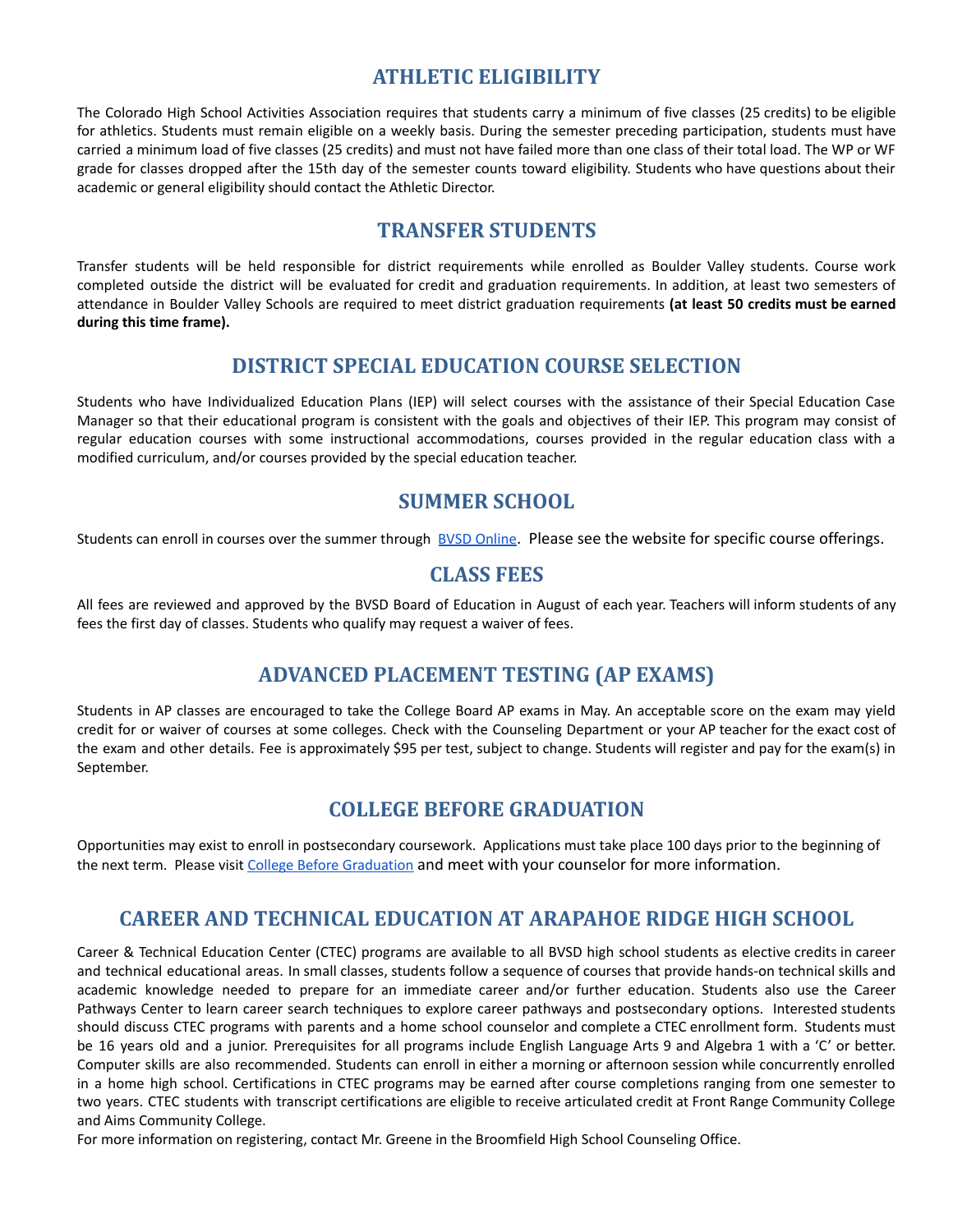#### **WEIGHTED GRADES**

Students enrolled in courses with weighted grades are choosing rigorous courses that require high motivation, the ability to work independently, and commitment to intensive study. Weighted grades are used to calculate a weighted grade point average (GPA) and potential academic honors earned. This procedure was adopted to encourage students to take rigorous academic courses and to provide that information to colleges and universities for admission. Transcripts for colleges include the weighted GPA. The weighted information is calculated by increasing the points for the grades earned in selected courses, A=5 points, B=4 points, C=3 points, D=2 points.

| A85 AP Art History Wt.                            | M43 Geometry Advanced Wt.           |
|---------------------------------------------------|-------------------------------------|
| B05 Event Marketing and Communications            | M55 Algebra 2 Advanced Wt.          |
| <b>B41 Business Marketing Essentials</b>          | M62 Pre-Calculus Advanced Wt.       |
| B42 Introduction to Finance                       | M65 AP Calculus AB Wt.              |
| <b>B60 Principles of Management</b>               | M66 AP Calculus BC Wt.              |
| <b>B94 Social Media for Business</b>              | M69 AP Statistics Wt.               |
| <b>B105 Principles of Marketing</b>               | M87 Calculus 2 Wt.                  |
| F19 French 4 Wt.                                  | M88 Calculus 3 Wt.                  |
| F <sub>26</sub> AP French 5 Wt.                   | S37 Biology Advanced Wt.            |
| F39 German 4 Wt.                                  | S51 Chemistry Advanced Wt.          |
| F46 AP German Wt.                                 | S52 Advanced Anatomy & Physiology   |
| F47 German 3 Adv. Pre AP Wt.                      | S63 Physics Advanced Wt.            |
| F79 Spanish 4 Wt.                                 | S66 AP Chemistry Wt.                |
| F85 AP Spanish 5 Wt.                              | S68 AP Biology Wt.                  |
| F105 ASL 4                                        | S69 AP Environmental Science Wt.    |
| H80 Teacher Cadet - Advanced Wt.                  | S98 Research Seminar in Science Wt. |
| H83 Teacher Cadet 2                               | S102 AP Physics 1                   |
| H23 Pro-Start 1                                   | S103 AP Physics 2                   |
| H <sub>24</sub> Pro-Start 2                       | T38 AP United States History Wt.    |
| L11 9th English Language Arts Advanced Wt.        | T54 AP World History Wt.            |
| L16 10th Grade English Language Arts Advanced Wt. | T85 AP European History Wt.         |
| L77 AP English Language and Composition Wt.       | T87S AP US Government and Politics  |
| L88 AP English Literature and Composition Wt.     | T168 AP Human Geography Wt.         |

#### **GREETINGS FRESHMEN:**

This information is designed to assist you in planning for your freshman year and beyond. Here are some basic facts you need to know about high school course selection:

- 1. **A full freshman schedule is six classes.**Freshmen who take a six period day and pass all classes will earn 60 credits toward the needed 220 for graduation.
- 2. **Freshman Seminar:** Freshmen will participate weekly during the first semester in Freshman Seminar. Freshmen will be assigned a faculty advisor who will meet with small groups of freshmen to provide student support and assist with high school transition.
- 3. **Physical Education:** All freshmen must sign up for one semester of Wellness in Action (P20). Students may choose to take a second class from those listed.
- 4. **Follow all directions and meet all deadlines course selection.**
- 5. Course selection deadline is March 4, 2022, at 4:00 P.M. Counselors will present instructions for completion.
- 6. **ASK QUESTIONS.** When in doubt, the counseling staff, faculty, and administration are available to assist you in your course selections. If you need further assistance please call the Counseling Office at 720-561-5753 or send an email to [broomfield.counsel@bvsd.org.](mailto:broomfield.counsel@bvsd.org)
- 7. **Get the BIG Picture and Plan Ahead.** Whether or not you have specific higher education or career goals after high school, you should look at a four year plan which you feel best prepares you for life after high school. You should make